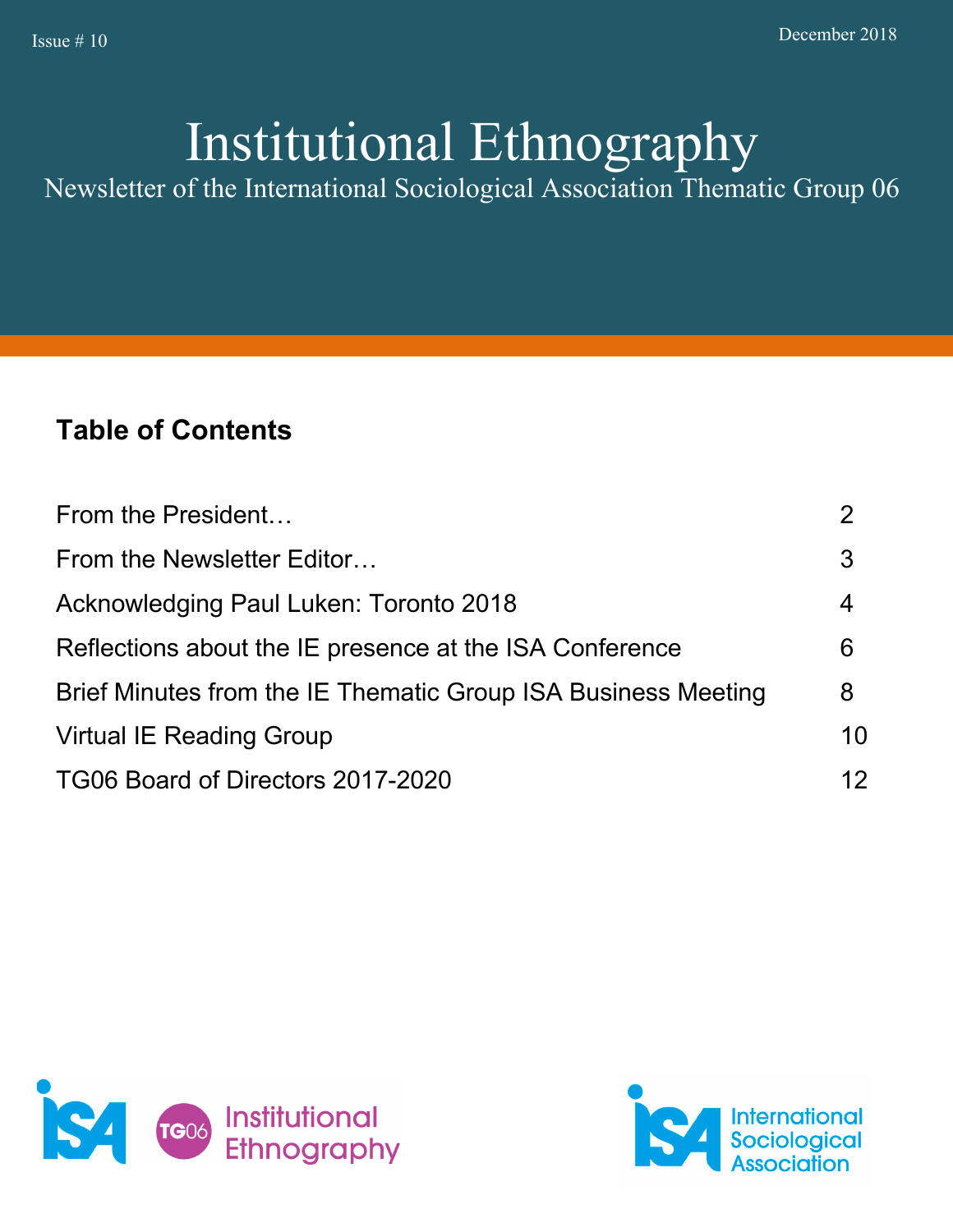# **From the President…**

With snow on the ground, ice on the roads, and winter setting in, what a pleasure to think back to July in Toronto and our TG06 sessions at the ISA World Congress of Sociology. I'd like to mention three particular highlights for me.

1) It was no surprise that the session on the work of Dorothy Smith, featuring Dorothy herself (along with Kamini Maraj Grahame, Frank Wang, and Colin Hastings; chaired by Marj DeVault) attracted an audience from across the Congress so large it spilled out into the hall. Later that day, when I was sitting in one of the few chairs in the public area of the convention



*ISA World Congress TG06 Panel. Left to right Colin Hastings, Dorothy Smith, Frank Wang, and Kamini Maraj Grahame.*

centre, I overheard one graduate student enthusiastically telling another graduate student about the session and Frank's moving account of his personal and research trajectory after encountering Dorothy and her work.

2) At the TG06 business meeting, Paul Luken, past vice-president and program coordinator, was honoured for his foundational contributions to TG06 with a tribute from past president Alison Griffith (see the text of her tribute on p. 3). Also, at the meeting, TG06 members generated several promising



*Keynote speakers at the IE workshop held at Ryerson University. From left to right: Susan Turner, Julia Bomberry, and Amye Werner*

ideas for ways we can support students and new IE researchers and facilitate connections across our growing international network. A mentoring project is under development – we'll be able to update you in the next newsletter.

3) It was great to have the opportunity to gather one last time, with food and drink, at the special IE workshop and reception held on the campus of Ryerson University. The keynote presentation by Julia Bomberry, Susan Turner, and Amye Werner about their community-based research collaboration was inspiring and left us all with much to discuss. Thank you to Kathryn Church and the staff from Disability Studies at Ryerson University for hosting the event and making it possible!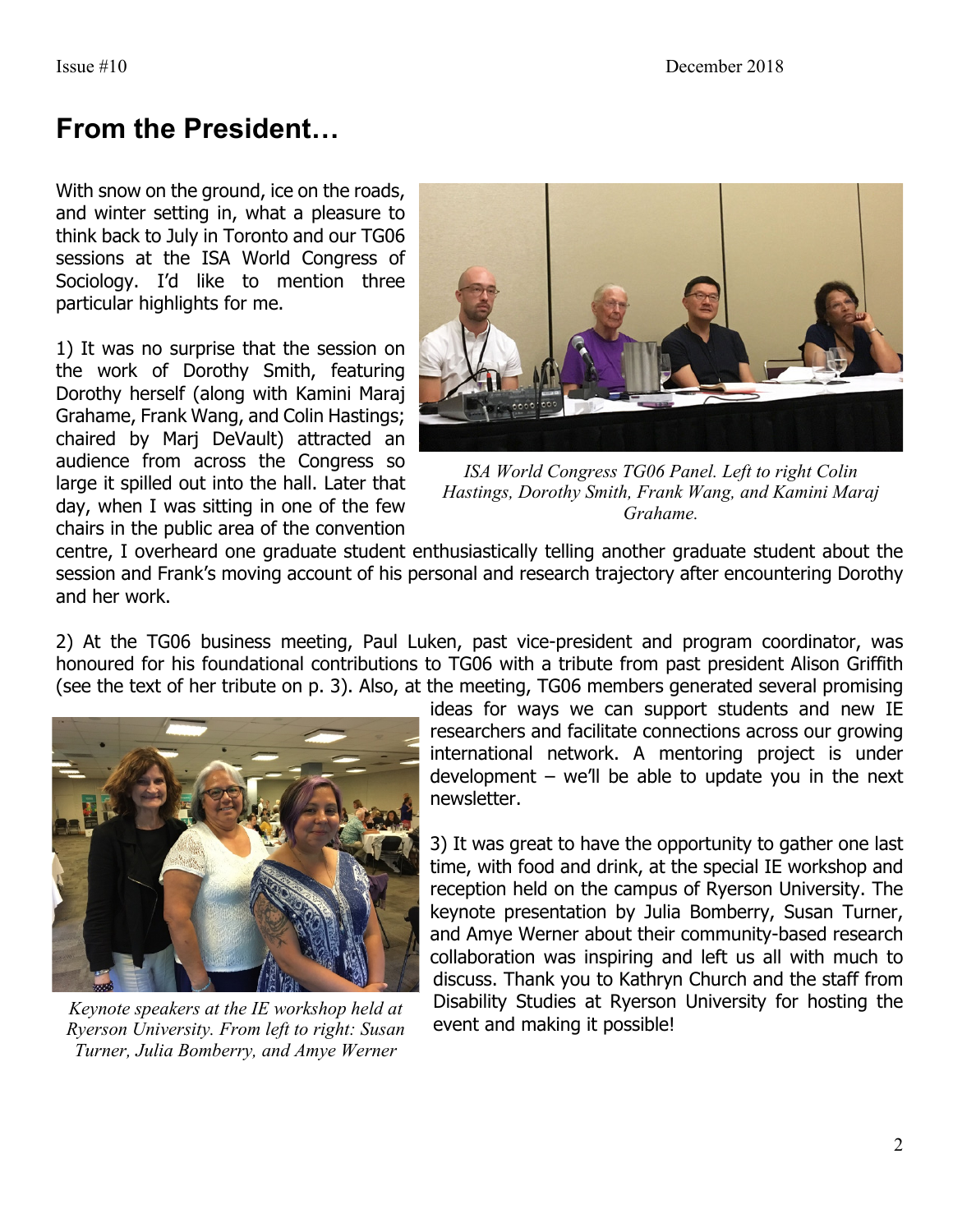Thank you to everyone who came to TG06 sessions, who organized or chaired sessions, who presented papers, who took part in discussions and meetings – your energy and contributions made our part of the Congress the success that it was.

Summer 2019 conference opportunity: For those of you in North America – or with a good travel budget – the Institutional Ethnography Division of the Society for the Study of Social Problems will be running IE sessions as part of SSSP's annual conference, to be held in New York City, August 9-11, 2019. For more information and the call for abstracts (deadline January 31, 2019), go to sssp1.org.

Our next TG06 gathering will be in July 2020 at the Fourth ISA World Forum of Sociology, in Porto Alegre, Brazil. That may seem a long way in the future, but planning our program is a lengthy process that will start soon. Rebecca Lund is our new Program Coordinator for TG06. You'll be hearing from her in the new year, with a call for session proposals.

In the meantime, as the old year draws to its close, I wish you all a happy, productive and healthy year in 2019. And, at a time when the dangers of climate change are becoming more pronounced and hostile waves of nationalism are getting stronger, I wish for us all the strength and innovative vision to continue working for social justice and environmental sanity, in whatever ways we can.

Liza McCoy

### **From the Newsletter Editor**

Welcome to the tenth issue of the ISA TG06 newsletter! In addition to our regular greetings from our President, Liza McCoy, this issue features a heart-felt acknowledgement from Alison Griffith of the tremendous organizational work Paul Luken has done over the years to create a vibrant and successful ISA IE Thematic Group. Congratulations Paul on your incredible contribution!! Also featured are some thought-provoking reflections from Rebecca Lund and Marjorie Devault about the IE presentations they attended at the ISA meetings in Toronto this summer. We've also included brief minutes from the TG0G board meeting held at the ISA conference. The minutes identify some important initiatives that the TG06 board and members will be pursuing over the next year. Finally, Debra Talbot offers us an insider's view of the discussions that took place during at the virtual reading group organized by two Australian IE discussion groups. The discussions were focused on a dialogue with Dorothy Smith recently published by Kearney and colleagues and featured discussant remarks from Barbara Comber.

Thanks to everyone who contributed to this issue of our newsletter. Please remember that in order for the newsletter to be a continued success we need to hear from you. We want to hear about your ideas for content and we want to share information about your publications, your research, readings that you've done, conferences that are upcoming or that you've attended, career milestones and accomplishments, scholarly events and other matters of interest to your TG06 colleagues. If there's something you'd like to see happen in the newsletter send an email to me with your suggestions. And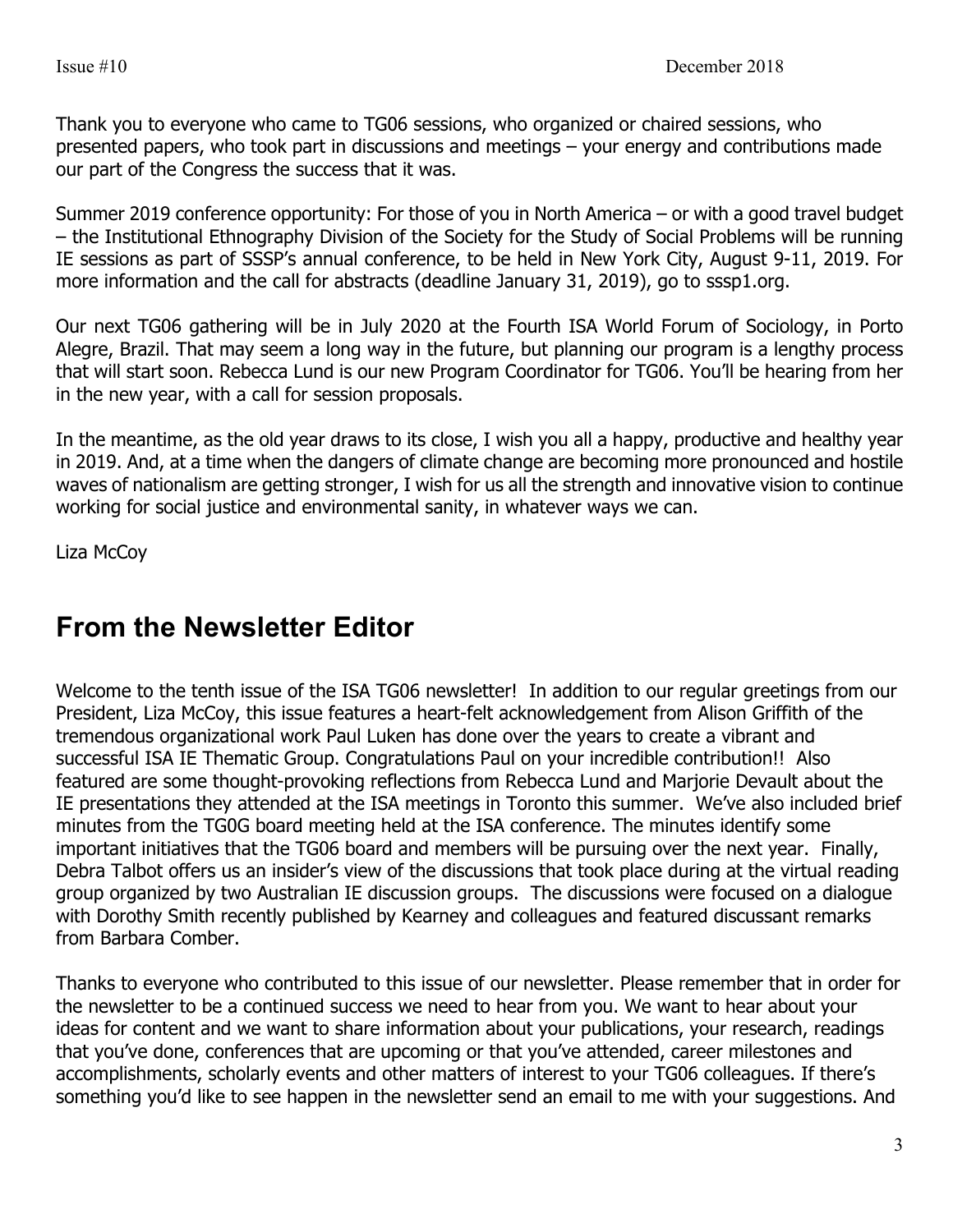If you'd like to be featured in our Getting to Know Our Members section send us a bio. Don't be shy. This is your newsletter!

Eric Mykhalovskiy

# **Acknowledging Paul Luken: Toronto 2018**

### **Alison Griffith**

Our ISA meeting this year was a special one for the Institutional Ethnography Working Group (TG06). Toronto is one of the birthplaces for IE. We began a half a century ago with Dorothy Smith's vision of a different sociology; grounded in the insights generated by the women's movement of the 1960's as we were able to combine them with a range of liberatory philosophies. This year's Toronto ISA meeting is a milestone in the development of IE as a global sociology. Our membership in the ISA is growing, we are becoming more diverse, and we have more international participants than ever before. In a sense, we have come full feminist circle back to Toronto, to meet ourselves and others in this larger forum.

We often story our history as one of Hero(ine)s, brilliant research, exciting articles, PhD scholarship and books. But there is another story behind the razzle dazzle of



*Paul Luken is presented a gift by Eric Mykhalovskiy in acknowledgment of his organizational contribution to the IE Thematic Group.*

individual and discursive milestones. I'd like us to shift our thinking from an ideological history of IE, to a (brief) IE history of IE. I want us to recognize and acknowledge the brilliant institutional work of Paul Luken over the past two decades as he constructed, sometimes almost single-handedly, the possibility of our ISA meeting here in Toronto. I'd like us to add Paul Luken to our history as one of the heroes that brought IE and us as IE researchers into a public forum with global connections.

Conferences are usually experienced as individual moments in the spotlight. As individuals, we attend to extend the social reach of our research from our desks to the discourses in which we want to embed our scholarly work – to present a paper, article, poster, or keynote as a textual record of our work over the past few months or years. But conferences are also organizations. Behind our individual participation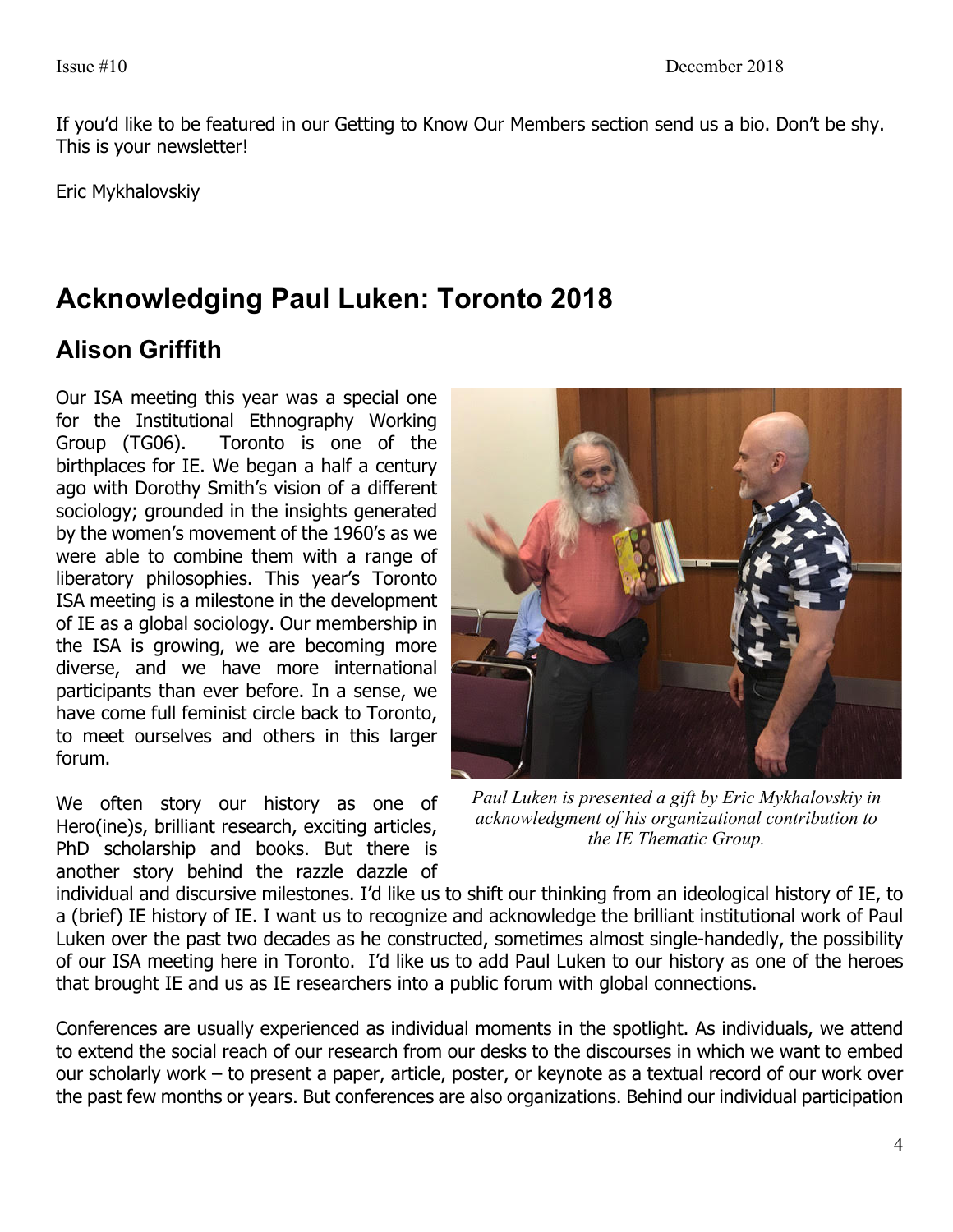is a work organization, similar to housework, that is ongoing, often invisible, and absolutely essential for constructing our meetings as a discursive moment. Conferences are textually-mediated events: we synchronize presentations, publications, and citations to build the IE discourse. And, just like housework, any one moment is dependent on the hundreds of hours of behind the scenes work of many others whose coordinated work is essential but almost invisible. (I am reminded of the 1000+ page conference program).

This is where I'd like us focus our IE acknowledgement today – in the ongoing, often invisible, excellently organized work that Paul Luken has done over the past many years acting as Board Member, Program Coordinator, paper presenter, support for the President and Board Members, and so on. (Of course, he didn't do it all himself but he may be the only one who knows the full story).

Certainly, the work of institutionalizing IE can be traced back to those first publications of Dorothy Smith and her graduate students at the University of British Columbia. Or perhaps to the IE conferences and workshops organized at York University, the University of Victoria, Arizona State University, and the Ontario Institute for Studies in Education. But I'd like to focus on Paul's creative organizational work, going back to the years when Paul and Tim Diamond organized a new Division for the Society for the Study of Social Problems. The SSSP is an American-based association with international links. Making IE one of the Divisions in the SSSP gave us a place to present our research and academic work to a larger audience (sort of like marketing, academic style). Tim, Suzanne Vaughn, and Paul were central to getting the administrative and leadership work required to make the Division a reality – recruiting people to put the sessions together, contacting scholars who would present papers, coordinating abstracts into sessions into a conference. Pulling together the venue, the audience, and the presenters that would construct the discursive possibilities that are provided by a yearly international conference. Just think for a moment of the amount of work that needed to be done – administrative mostly. Work that depends on a knowledge of how conferences are accomplished. The work to translate the textual organization of a discourse into the conference experience.

Fast forward a decade or so following Paul's itchy institutional feet. IE scholarship is now known in Canada, the US, Australia, the Scandinavian countries, and China among other countries. But there's a bigger world out there – certainly a more global sociological discourse than what we had been able to accomplish to date. Paul thought that could be accomplished if IE was to become a presence in the ISA. So, he started with the paperwork for joining the organization, talking with (at times) skeptical IE'ers, contacting IE'ers in many countries to ask if they would organize sessions and present papers. Paul's contacts with IE scholars gave him the basis to draw together an international Board, which would link the ISA bureaucracy to the smaller Institutional Ethnography Thematic Group – that's us. Obviously, he was successful. Backed up by many of us, most particularly Suzanne Vaughn of the University of Arizona, Paul has accomplished the ongoing, everyday administrative housework required to get IE from small conferences to the global stage of sociological discourse.

For all those years of amazing, often invisible work of putting IE on the international landscape. For doing it with grace and finesse. For expanding our IE horizons, and setting the stage for the next great leap, I'd like to say from the bottom of our collective heart: Thank You Paul Luken. Your skillful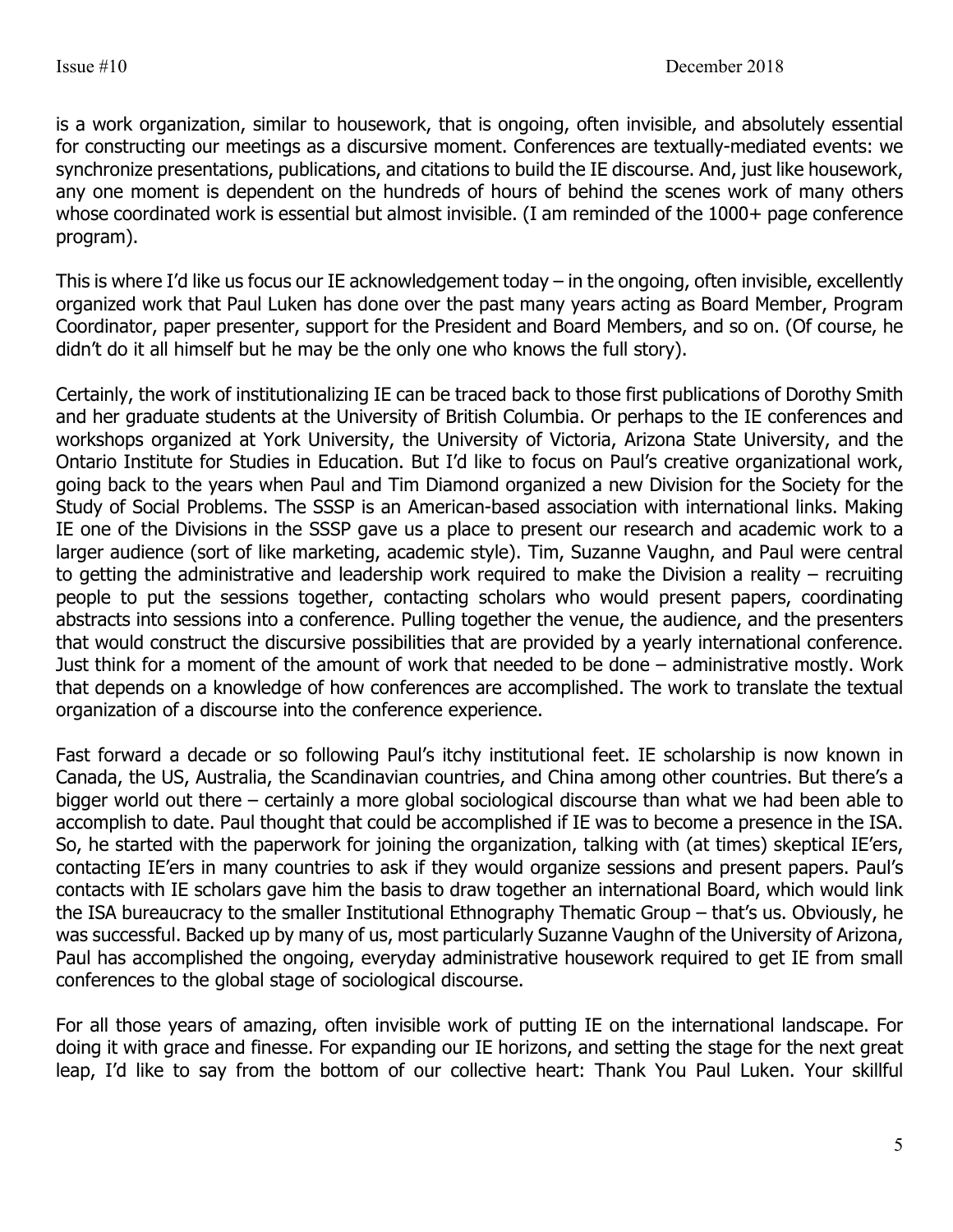collaboration with Suzanne Vaughn, and many other IE scholars has brought us to Toronto, with a broader discourse base and all the possibilities for knowledge that global citizenship provides.

## **Reflections about the IE Presence at the ISA Conference**

### **Rebecca Lund**

The Metro Convention center and the ISA world congress is gargantuan. I walked through an insidescape of maps, information counters, tourist stands, press stands and editors, coffee stands, ad hoc working arrangements, toilet queues, registration counters. Also featured were thousands of sociologists with confused looks on their faces. In that I find comfort: If nothing else, we have in common that we are here, now, and that we are trying to figure out where we are going. After some searching I find the room where I will be spending the majority of my temporary residence in Toronto. I immediately see familiar faces; Eric, Paul, Marjorie, Liza, Dorothy, and from back home, I see Ann Christin. I also see new faces and wonder who they are. I probably also see faces of people whom I have encountered before, but have (embarrassingly) forgotten. I can only hope that they reintroduce themselves, so I might get the chance to apologize and meet again. Regardless, it is exciting; and I wonder what everyone will bring to the stream. I am excited about discussing our Institutional Ethnography practice with colleagues from all corners.

I am sitting now in chaotic Toronto Pearson Airport, reflecting on our Thematic Group sessions. It was great that we had such a large turn-out and also that so many people came to hear Dorothy speak about how "words can organize." I was particularly excited about the ideas and thoughts that many of the PhD students brought to our discussions, and thinking about what these will bring to bear in the future of IE.

During our IE business meeting Paul Luken received the plaudits he deserved for all the work he has done to make it possible for IE'ers from around the world to meet at ISA. These opportunities are indeed very important, and I am very grateful for the chances I have had to meet and discuss with IE colleagues from around the world. Also, I became volunteered to take on the role of Programme Coordinator for the ISA Thematic Group of IE. This means more work for me, but also a fantastic chance to be in touch with IE'ers the world over, as we prepare for the next ISA meeting in Brazil. Cannot wait to see everyone again!

### **Marjorie DeVault**

Several times, I've heard Dorothy Smith talk about circulating her earliest feminist articles, back in the time before email and the internet, when we typed our drafts on typewriters and then made purpleinked copies on mimeograph machines. Did she just hand them to students and friends? Pass them out at lectures and conference sessions? Mail them to colleagues? Somehow, they traveled, and people responded. Those responses let her know that there was an audience for her ideas and there were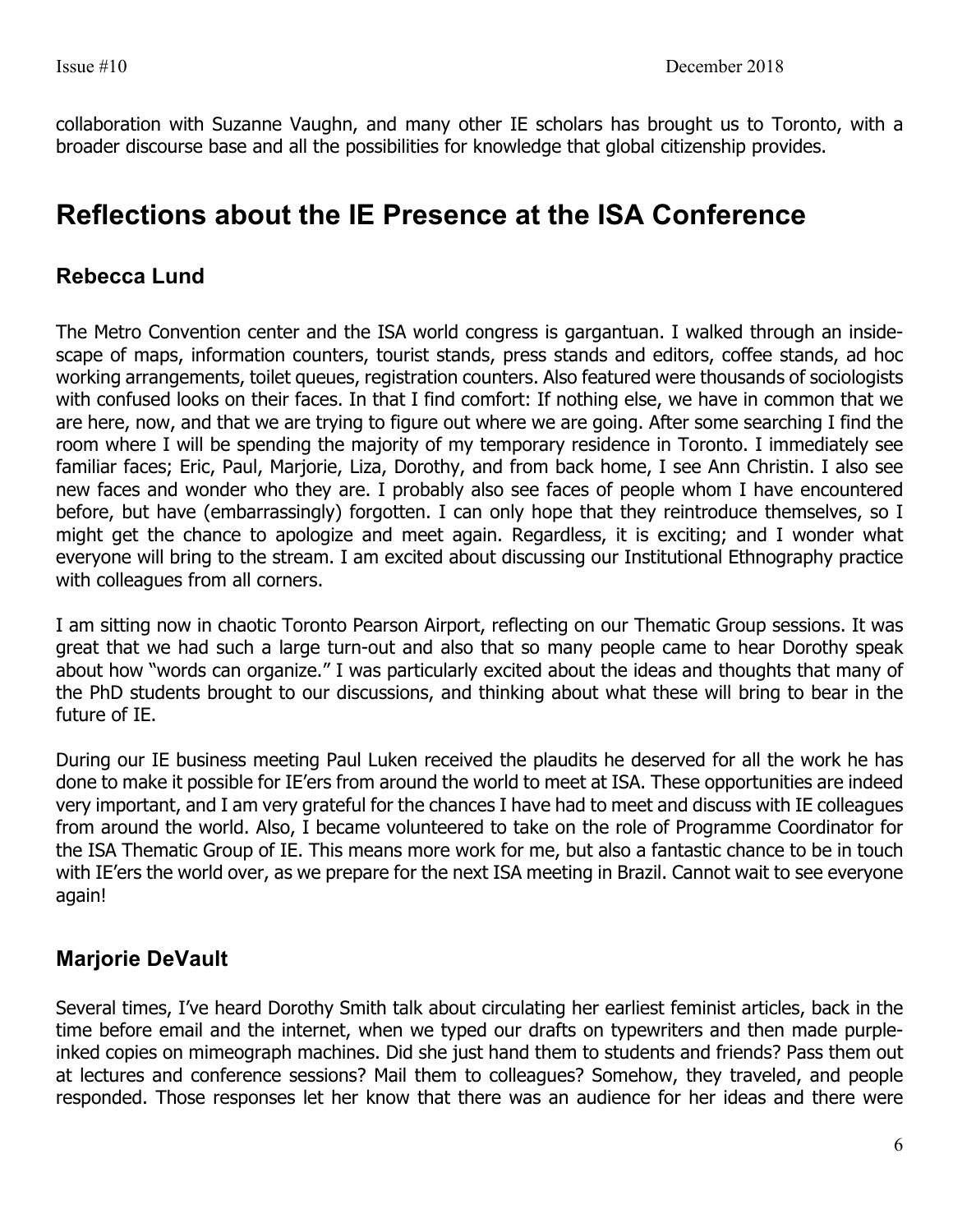readers who shared her interests and commitments. So, it is, I think, when we gather for our conferences. For me, institutional ethnography comes alive when I meet with other IE'ers and we talk together.

This year, I was struck by the variety of IE approaches represented in our sessions. Some studies, of course, focused on particular "ruling" texts and their consequences. Some explored broader discourses. Some—especially those featured in the session on "bodies and spaces"— examined the coordination of experience via built environments. We heard about the organization of work and of emergent industries; professionalization and resistance to it; new fields of knowledge; and technologies used in new ways. Dorothy Smith shared her recent thoughts on language and suggested that when we talk about a text, it may be useful to attend more closely to its words. I was also interested to learn of the different regional IE working groups that have formed in different parts of the world. And there were discussions of working across languages, and the significance national inflections of ostensibly global discourses and management tools.

Some speakers got me thinking about the interpretation of texts. For example, Kinnon McKinnon offered a critical discussion of assessment protocols used in transition medical care for transgender people, who strategize about whether and how to disclose information about mental health problems. But some experienced physicians interpret those assessments with a knowledgeable nuance and subtlety that allowed them to act more empathetically than a stricter reading might suggest. I was also thinking about interpretation as Kjeld Hogsbro highlighted the conflicting ruling relations at play in the facility he studied ethnographically, a residential home for people with cognitive problems. He discussed the challenges—and mental strain—of working in a "crossfire" of different discourses and regulations, and I was curious about how staff in different positions interpret regulations and reconcile them with their own views of good practice. We sometimes discuss such issues in terms of subversions or work-arounds, but these presentations made me think about analyzing them more closely, in relation to the gaps and elasticities of language-in-use and the resulting, inevitable, complexity of coordination through words.

Finally, Frank Wang's tribute to Dorothy was one of the highlights for many of us. It was a compact, moving, very personal intellectual autobiography that captured his struggle as an international student in Canada and a gay man looking for scholarly models that made sense. Expressing so compellingly his gratitude and affection for Dorothy, the remarks captured emotional sources of our scholarship and collegiality that are too rarely acknowledged—and I know that he spoke, in that regard, for many in the room.

Thanks to all who participated. I look forward to our next meeting.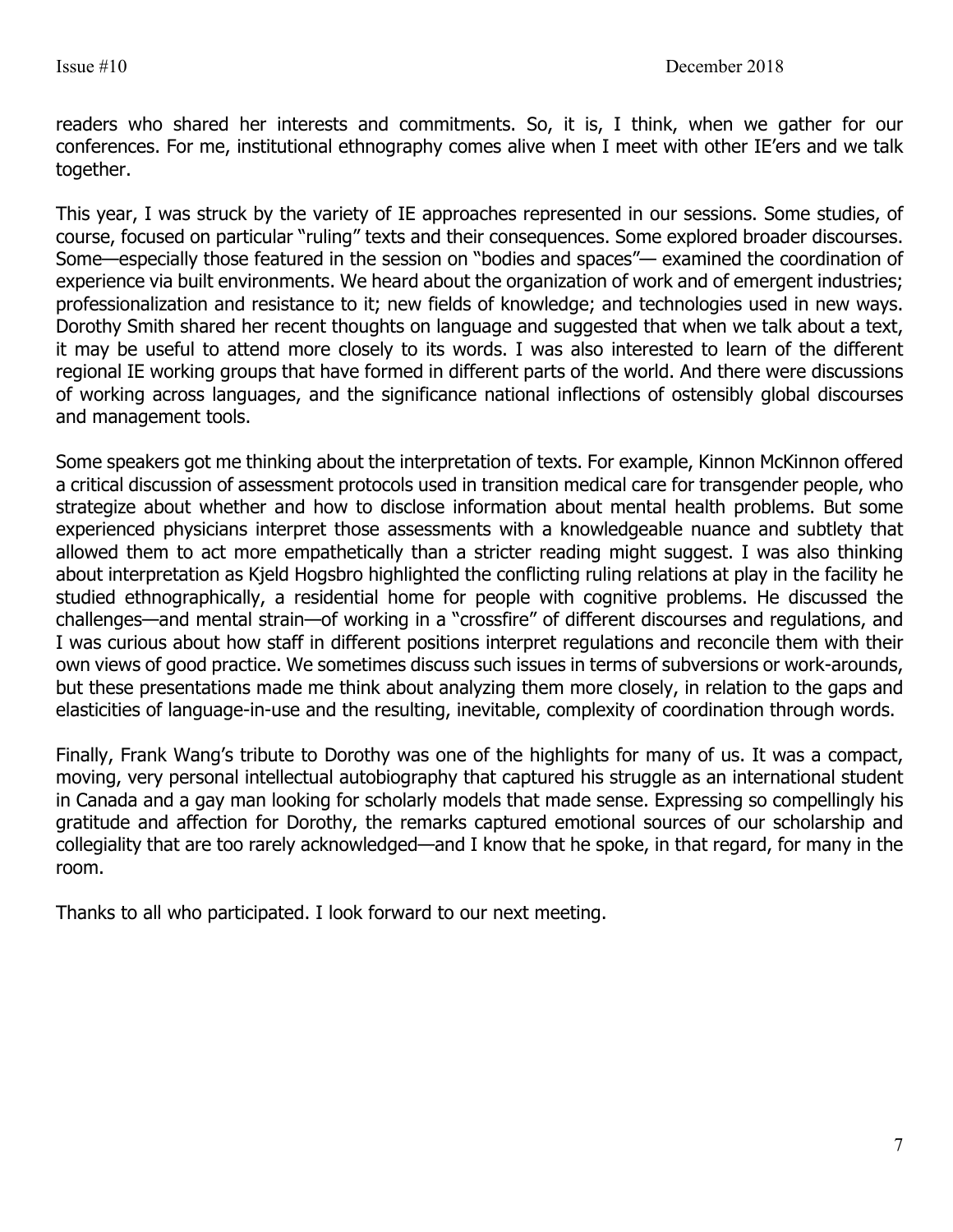# **Brief Minutes from the IE Thematic Group ISA Business Meeting 17July 2018**

#### Secretary/Treasurer's Report (Suzanne Vaughan)

Membership: As of July 15, 2018 T06 has 70 regular or student members in good standing. (Regular and student members in good standing means that members have paid dues to both ISA and T06). Our members are drawn from 24 countries across the globe representing a twofold increase in diversity. These countries include: Germany, Brazil, United States, Egypt, United Kingdom, Israel, Canada, New Zealand, Philippines, Argentina, Czech Republic, Belgium , Australia , Sweden, Denmark, Japan ,Korea ,Taiwan, Finland, Vietnam, Norway, Chile, Italy, and Poland. Since February, 2018 14 new members have joined our thematic group.

Finances: As of February 2018 we had collected \$3040 USD in dues. New members since February, 2018 have contributed an additional \$380USD totaling \$3420. The T06 Board approved the expenditure of \$750 USD for the Workshop on Doing Institutional Ethnography in/with Community Organizations being held July 19, 2018 in conjunction with the ISA World Congress of Sociology in addition to paying the conference registration fee for our invited panelist, Dorothy E. Smith. Treasury balance is approximately \$2200USD.

#### Newsletter Editor's Report (Eric Mykhalovskiy)

We produced one issue of the IE newsletter in 2017 and hope to produce two issues in 2018. We've changed the format a bit and introduced what we hope will be two recurring sections to the Newsletter: "Getting to Know our Members" and "What are you Reading." Finding content for the newsletter can be a challenge. We encourage all our members to respond to contribute to the newsletter.

#### Next elections

The current Board and Executive hold office until December 2020. Elections for the 2021-2024 term will be held in 2020.

#### Program Coordinator

Paul Luken is stepping down as program coordinator. Paul described the work involved and was thanked for his work over the years. A statement from past president Alison Griffith was read out and a gift presented. Alison's statement will be reproduced in the newsletter. Rebecca Lund has volunteered to take on the role of program coordinator for the Brazil Forum in 2020.

#### Discussion Items

1. Should we seek reclassification as a working group?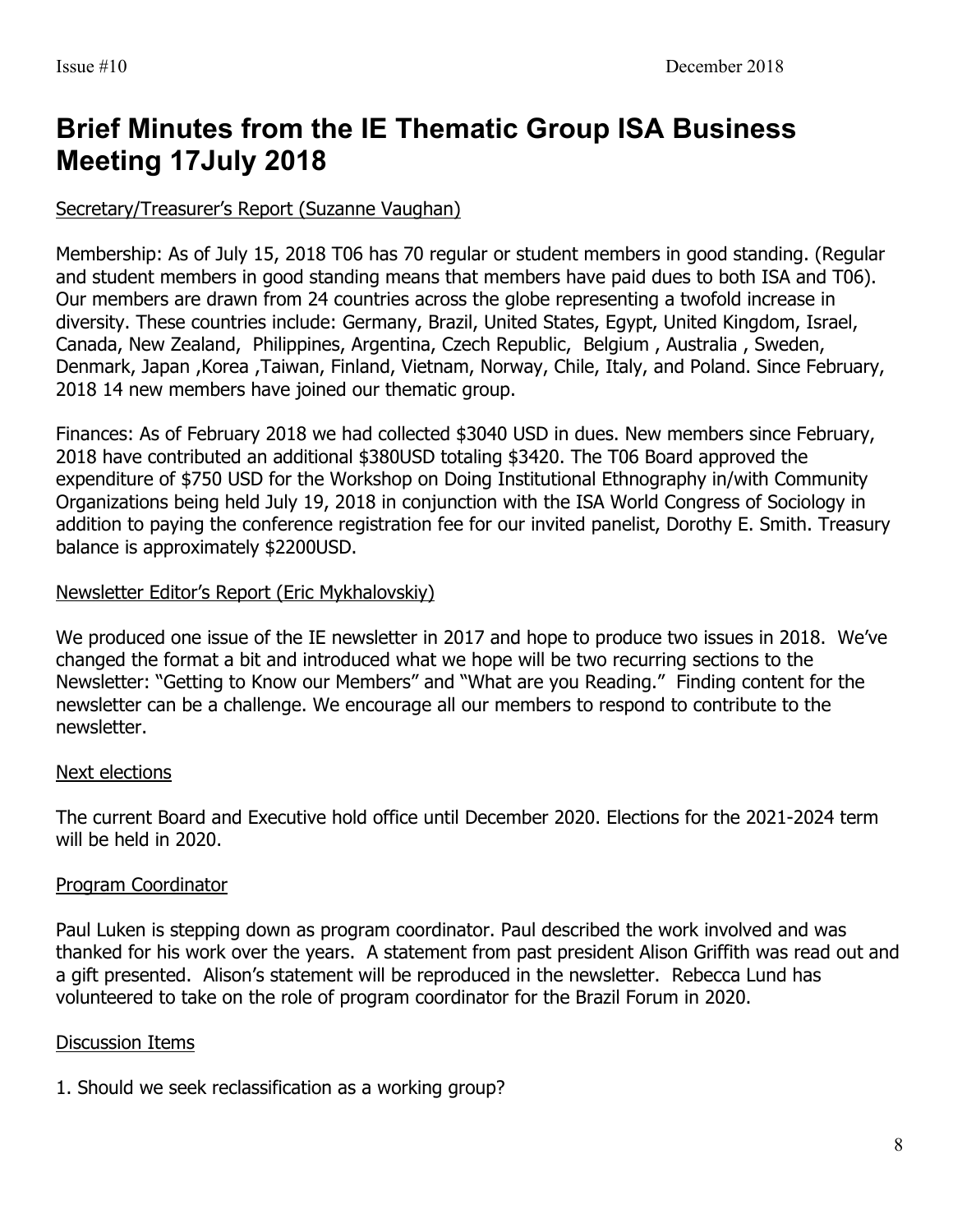Reclassification does not bring more resources. It's unclear whether it carries voting rights. But it is a next step in organizational growth at ISA. Working groups have more prestige than thematic groups. Support expressed for executive to take steps towards reclassification.

Action: Executive to pursue reclassification.

#### 2. TG relationship to SSSP IE division?

General discussion of how some ISA research groups exist as semi-autonomous organizations with their own independent activities (mini-conferences) and relationships with other organizations. We need to consider how to move in that direction, including discussion with SSSP IE division about potential joint activities. No volunteers or specific action recommended.

#### 3. Recruiting new members?

Joint sessions with other ISA groups might be a way to attract new members. No specific direction made although this suggestion should be made to Rebecca Lund.

4. Developing Mentorship Activities.

Discussion of developing mechanisms and approaches for mentoring new members and newcomers to IE. Some suggestions: (a) create a roster of established IE researchers who are willing to mentor newcomers through personal connections over email, meetings, etc. Perhaps best to organize this into disciplinary groups (e.g. education, health, social work, sociology, etc.); (b)explore possibilities for a webinar or other electronic capture of mentoring activities that can be made available or distributed through our website/newsletter.

Action: Lois will follow-up with a letter describing what a mentorship initiative might look like and asking for established IE practitioners to volunteer. Suzanne will distribute the letter to our membership over email.

Debra Talbot will record discussions of the Australian reading groups (the University of Sydney IE Reading Group - coordinated by Debra Talbot; and the Queensland University of Technology Reading Group – coordinated by Nerida Spina) and make it available electronically to the membership. Followup with Suzanne for distribution.

#### 5. Create TG06 award

Some discussion of whether to establish a TG06 award e.g. for best book, article or dissertation. Concern expressed about language issues and how to adjudicate manuscripts that are not written in English. An award for students that involved some funding to attend the conference would be helpful. Special invited sessions that target student papers might be helpful. General discussion of ways to support students, junior scholars through our activities.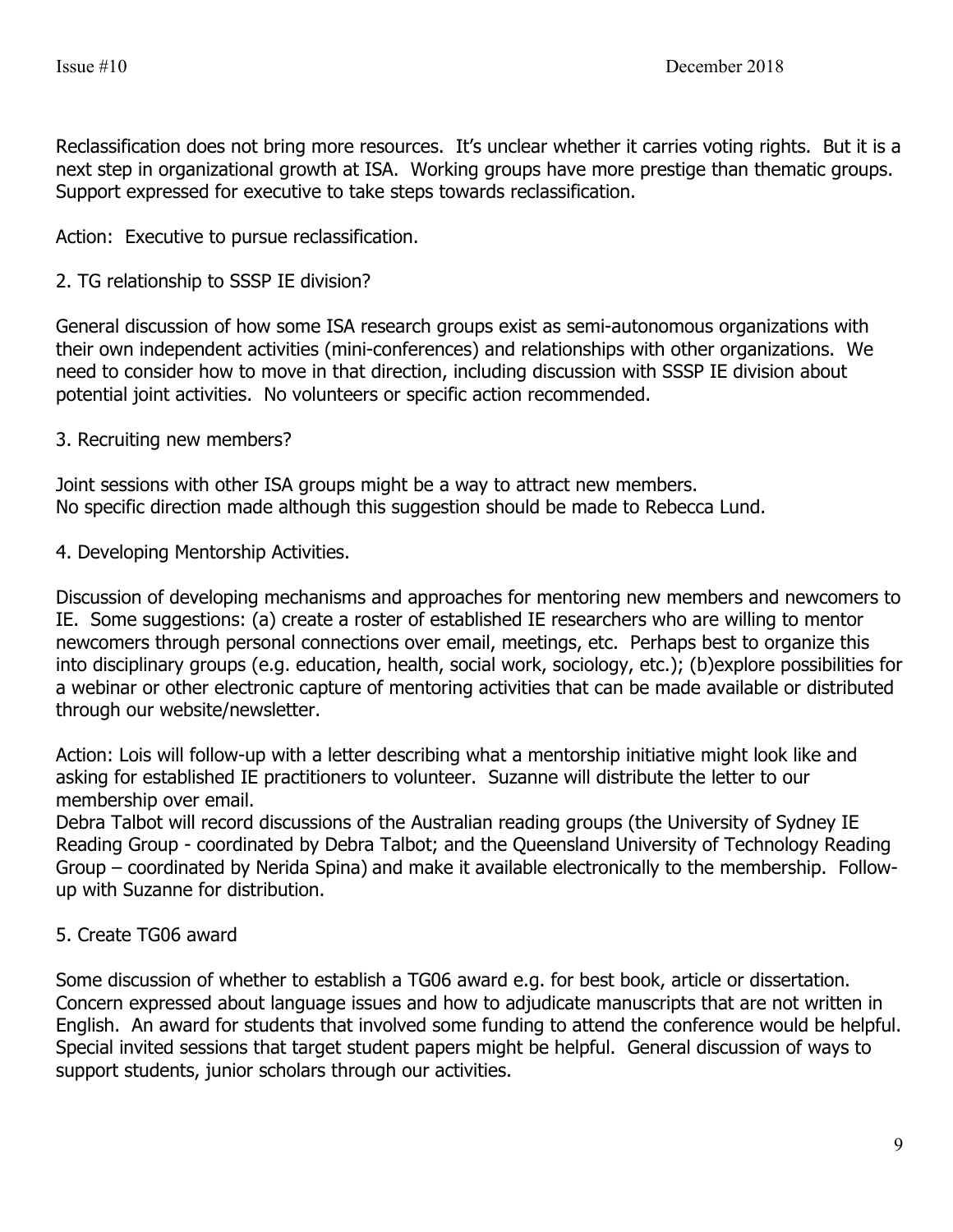Action: Adriana and Lois to connect to develop a plan for how to support students and emerging scholars through our activities.

6. Joint projects and other initiatives to strengthen international collaboration.

Discussion of possible edited collections, the need to establish a roster of reviewers who can review IE articles given problems in securing appropriate reviews for journal articles.

Action: Debra Talbot to identify possible journal for a special section or issue focused on IE.

# **Virtual IE Reading Group**

### **Deborah Talbot**

Colleagues interested in IE as a mode of inquiry have been meeting regularly now for a couple of years at the University of Sydney (USYD) and at Queensland University of Technology (QUT) to discuss our work and to read the work of others. On 2 October 2018, we shared our first virtual reading group with Professor Barbara Comber as discussant. Barbara interrupted her leave, hiked to the top of a hill in the Australian bush, and hot-spotted from her phone to join us in the Zoom room. Grainne Kearney, one of the authors of the selected reading, *Institutional Ethnography: a sociology of discovery – in conversation* with Dorothy Smith also zoomed in.

We began our meeting with an update from several QUT doctoral research candidates on progress with their current research. They had posed discussion questions related to the definition of ruling relations and whether or not it was appropriate to name ruling relations at the beginning of the inquiry as a way to direct our analytical gaze on a particular problematic. Barbara provided clarity around the concept of ruling relations as the trans-local ways that life is organized with a focus on power and regulation (Smith, 1987, p. 3). She discussed how IE has made a difference to the way in which she conducts critical participatory action research (CPAR). Barbara's experience is that IE really helps her as a researcher to hold off on judgement as she maintains a focus on working out how things are put together. She does this by keeping a number of questions at the forefront of her research practice including: Who or what is being organized? How is their everyday work being organized? How is the work of others being impacted by the informant's interpretation of the ruling relations? This last question is particularly salient to the tracing of work practices and texts developed in a local context that may or may not reflect the original intention of the institutional body that set out to rule from a distance. Barbara pointed out that naming the ruling relations up front is not the same as acknowledging your immersion in the field. That in fact, it would be wise to avoid such pre-categorisation and rather describe your involvement as a frontline worker. In this way the risk of institutional capture might be avoided and a more open appreciation that the "forensic work" of IE can end up taking you in a different direction to what you might have assumed at the outset of the inquiry can be maintained.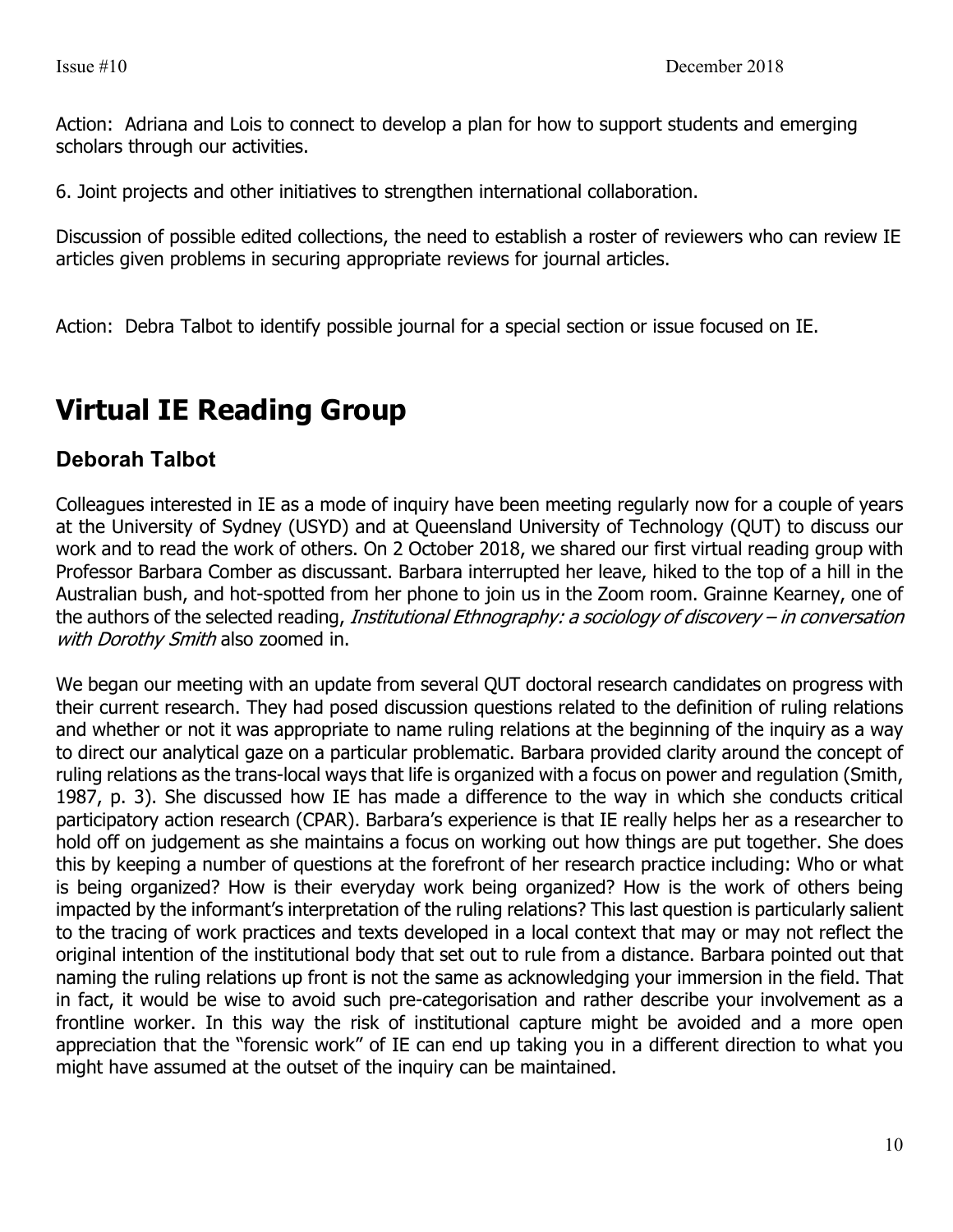Turning to a closer discussion of the reading, we considered how as IEers we might respond to two provocations raised by Dorothy Smith 'in conversation'(Kearney et al., 2018):

- 1. "…not making the connections with the possibility of making change" (p. 298);
- 2. Resisting: the reduction of the individual 'knower' to a kind of category (p. 295); using the informant as data (p. 296); and relying on causal logic (p. 301).

Barbara's insight reminded us that often the institutional logic of doctoral research timelines provides barely enough time to understand what is going on in relation to the problematic. The change made through the process of IE inquiry may not happen or be evident by the time the PhD thesis is submitted or the funded grant comes to an end. We all empathized with Dorothy's frustration here as something we each experienced and acknowledged that change is never simple. Uncovering the ruling relations and how they impact front line workers being only the first step. This brought us to consideration of how we might write, as IEers, of inquiry as a continuing practice; an account of research as a textaction-text sequence in its own right. In such write-ups of our inquiries we also need to be watchful that we are not introducing causal logic. Having exposed the ruling relations we must not imply that changing a step or two here and there will necessarily result in an alternative outcome. We need to be self-reflexive and not just replicate, even in a critical sense, the processes that delineate the ruling relations. Dorothy Smith wants to contest simplistic logics of 'quality', a discourse so prevalent in education, and how this 'quality' might be achieved. Barbara saw this as an important move in Smith's work, that is thinking about the exercise of power in relation to the production of subjectivity and the possibilities for resistance in situ.

- Kearney, G., Corman, M., Gormley, G., Hart, N., Johnston, J., & Smith, D. (2018). Institutional ethnography: A sociology of discovery - in conversation with Dorothy Smith. Social Theory & Health, 16, 292-306. doi:10.1057/s41285-018-0077-2
- Smith, D. E. (1987). The everyday world as problematic: A feminist sociology of knowledge. Boston: Northeastern University Press.

IE reading group convenors: Debra Talbot, University of Sydney Nerida Spina, Queensland University of Technology